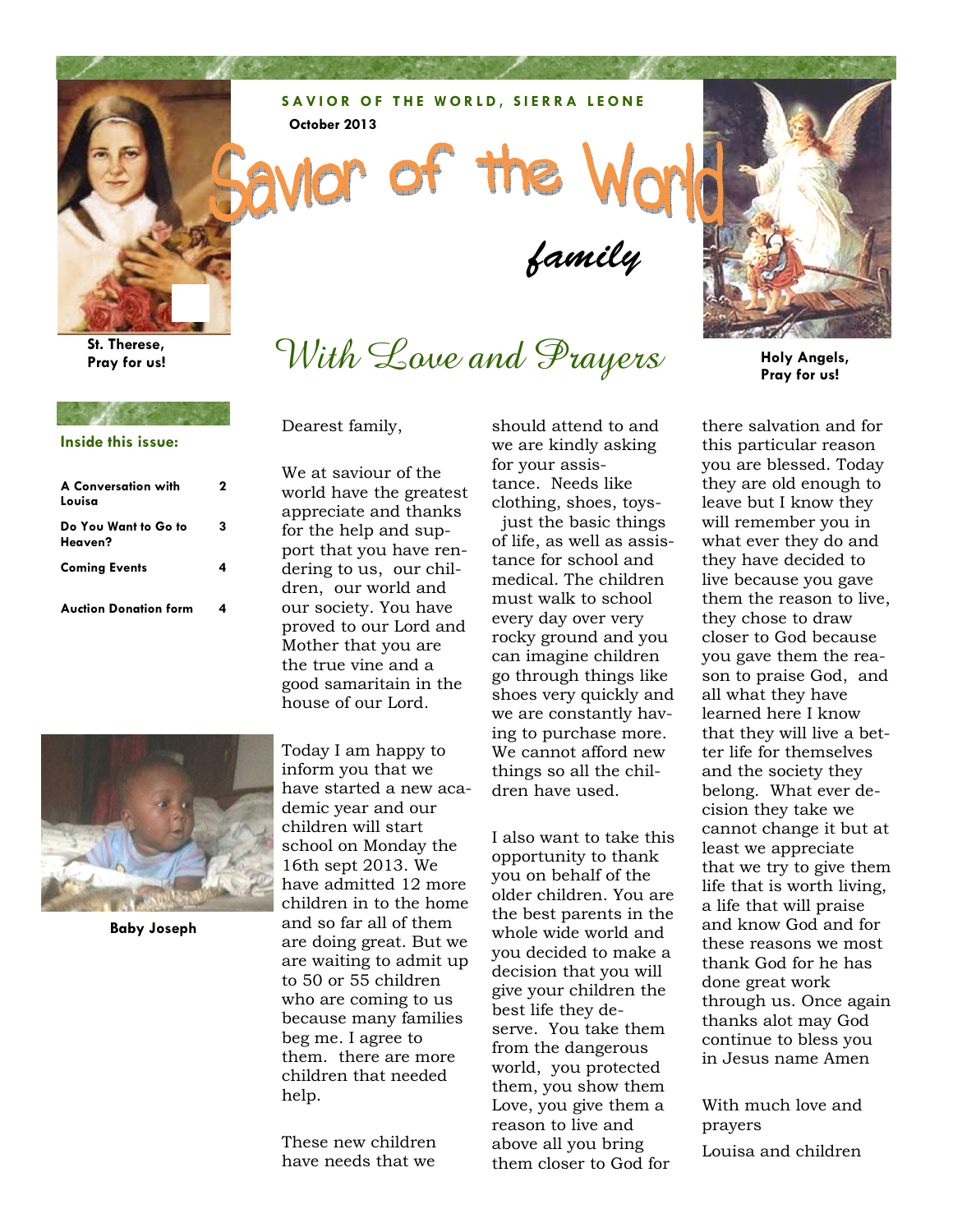

Page 2

Recently George Kouris talked with Louisa via facebook, asking her about the changes happening in the home. Most of the original, older children have left, going to live with relatives and hopefully finding work. Some are still at the home, finishing school. They plan on staying until they find work because they do not have anyone to go to live with. One of them, Francis, wants to work his way through college to become an accountant. Another, Abu, is working at our chicken farm.

Savior of the World family

### **A Conversation with Louisa**

#### George

How are all the new children settling in?

#### Louisa

•

Well we are trying bit by bit we are on counselling session

#### • George:

Why are you going through counseling?

Do the new kids have that many problems?

#### Louisa

•

Because we cannot tell what is on there little mind, what they have gone through, maybe they have been victimised we can't tell. But by talking to them we will know what they av gone through

#### •

#### George

Ok, I see now. That is good. What if you find deeply troubled children creating major problems in the home?

### •

#### Louisa

Well in that case we will see aw best we will tried to mold there mind. Because some of our older children were one of our deeply troubled who suffer rejection, rape, abuse from there aunt and uncle. But we were able to understand and treat with some caution and with time all adapt to our rules

## •

George

Well thank God. They have

adapted well. I see what you are doing. Have you come across many troubled kids yet in the new ones? How old are the new children?

#### Louisa

•

Well it will have to take months to identify them because it is not easy for them to come out reason because may be they do not trust anyone or maybe they are shy to let out there problems a child that suffers rape will never say a word until she gain your trust because it is a shame to her that is aw they feel. But we just started the process more are still coming in it will have to take time.

•

#### George

How old are these new children?

•

Louisa

From age 2 to 16

•

### George

I did not realize you got older children. On another note, how are Mabinty and Yandy? \**(2 of the original older girls)*

How is the chicken ranch going?

•

#### Louisa

They are the princesses around here as they are leading everyone in what to do. They are doing fine.

The chickens are doing well they are getting bigger and bigger but they have not yet

started dropping eggs. Though I experience some mortality from day one to 12 weeks they are now 15week and at this age we expect no more mortality because we got a new helper to work.

#### George

Did you ever hire Yandy's mother?

#### • Louisa

No she told me she have other children to take care of n she will not be able to be paying transport every day but Abu *\*(another older child)* is the one working in the farm for me

#### George

•

Ok, give my love to all and talk to you soon.

Louisa

•

Okay I will extend my greetings to everyone and thanks for taking care of them only God can bless you.

#### George

•

•

Thanks for taking care of them? Who else loves them like you do?

#### Louisa

You put a smile on my face in seeing your chat but you love them too that is why you ve given all what you have just to make them happy.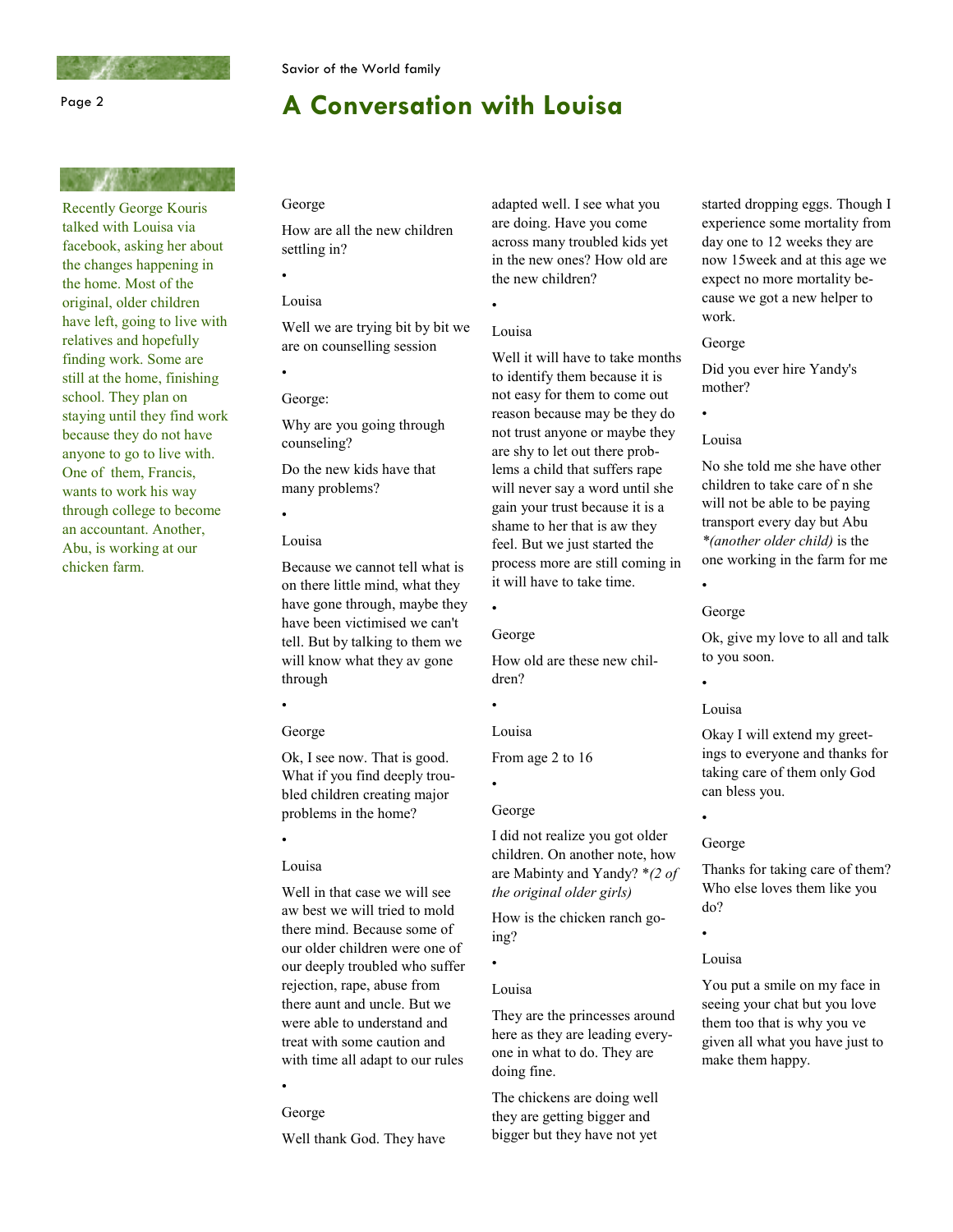## **Do You Want to Go to Heaven Today?**

To the children, to Louisa and to all our friends in the Savior of the World Family – may the Peace of Jesus Christ be with all of you!

Dearest brothers and sisters,

At the moment I am in East Africa gazing upon Jesus in the Holy Eucharist. It is a late hour of the night; everything is dark outside and everyone is very quiet. It is a peaceful night; and I am feeling happy to be with Jesus.

I am together with six Catholic Sisters in a tiny chapel where we are adoring Jesus in the Blessed Sacrament. In our hearts we know that Jesus loves us tenderly and faithfully. We too love Jesus, who at the young age of 33 suffered the brutality of treacherous people and died violently on the Cross. Now He lives forever in the joy of heaven; and He is waiting for us to join Him there to celebrate with Him heaven's feast.

I celebrate the Holy Mass on many Sundays in Holy Cross parish. Holy Cross parish is very close to my house on Thunder Hill. Sometimes I asked the people of Holy Cross: "Brothers and sisters, do you want to go to heaven?" Everybody said, "Yes, Father Umuhoza!" Then I asked them, "Do you want to go to heaven today?" And everyone laughed. Why did they laugh?

They laughed because they knew very well that the only way you can go to heaven today is if you die. Death is the only way we can enter

into the eternal joy of heaven. The people laughed because they knew that all of us are some day going to die. When Jesus died at the age of 33, he arose again from the dead on the third day. This was to teach us that after our death, our bodies will also rise again: we shall have new, glorious bodies.

Jesus reminds us that we receive new glorious bodies and live in the eternal joy of heaven with all our friends and loved ones even if we die very young. Even a young person can die joyfully with the knowledge that Jesus is a loving God and intends to give teenagers and children a beautiful home in heaven.

A teenage girl – 15 years old – thought about death and the joy of heaven and wrote as follows: The story of my soul is simple: to suffer and to love. This is my entire life from the moment I began to understand things – in other words, from 6 years old or even before. I am accustomed to suffering and the good Jesus has taught me to suffer in silence and to entrust to Him all the burdens of my heart.

My Mother, you know the path Jesus has shown me from the time I was a small child. It was the same path that He traveled – it was His way of loving. And because He has loved me, He has come in search of me to nourish my poor soul with the food of suffering.

Every year I have become

sick on December 8th, [the feast of the Immaculate Conception]. Every time I believed I was going to die. When I was 12, I fell sick with diphtheria on the 8th of December. I almost died and my mom believed that indeed I was dying because an aunt of mine died from the same illness and she was even less sick than I was. This aunt died when she was 12. During her last illness, when the doctors wanted to do an operation on her throat, she kissed the utensils for the surgery, saying 'These tools are going to bring me to heaven'. She took her crucifix and said: 'Doctors, do with me as you wish.'

At the hour of her death, she begged the forgiveness of her Mama and Papa and of everyone, and she asked their forgiveness because of the inconveniences provoked by her sickness – then full of joy, she said: 'How great God is!' and she died smiling.

I did not die. When I was 13, I was again gravely ill with a fever. The Lord was actually calling me to Himself, but I did not pay attention to Him. Last year [when I was 14], I fell sick with appendicitis and because of that I was able to hear the sweet voice of Jesus: he wanted me to be His Bride in the Carmelite Sisters.

Dear brothers and sisters in Christ, this teenager is now a Saint. Her name is Saint Teresa of the Andes because she grew up, lived and died in South America in the country of Chile where you can find

**I asked them, "Do you want to go to heaven today?" And everyone laughed. Why did they laugh?** 

**REAL AND REAL PROPERTY** 

the Andes Mountains. She was still a young Catholic Sister when she became fatally ill at the age of 19. And so it happened, that Teresa, a 19 year-old girl, died with joy in her heart. She is in heaven; and she is waiting for you and me to join her in the happiness of heaven.

Do you want to go to heaven? Do you want to go to heaven today? Jesus gives you the courage and the patience, the inner strength to do what is right, to do what is best for your brothers and sisters and for your elders so that you can be fully ready to embrace your best Friend, Jesus, and live with Jesus and everyone else who loves you. You will be able to love your best friends forever and ever in heaven. Amen. Alleluia.

Fr. Umuhozanimana, here in Africa.



Page 3